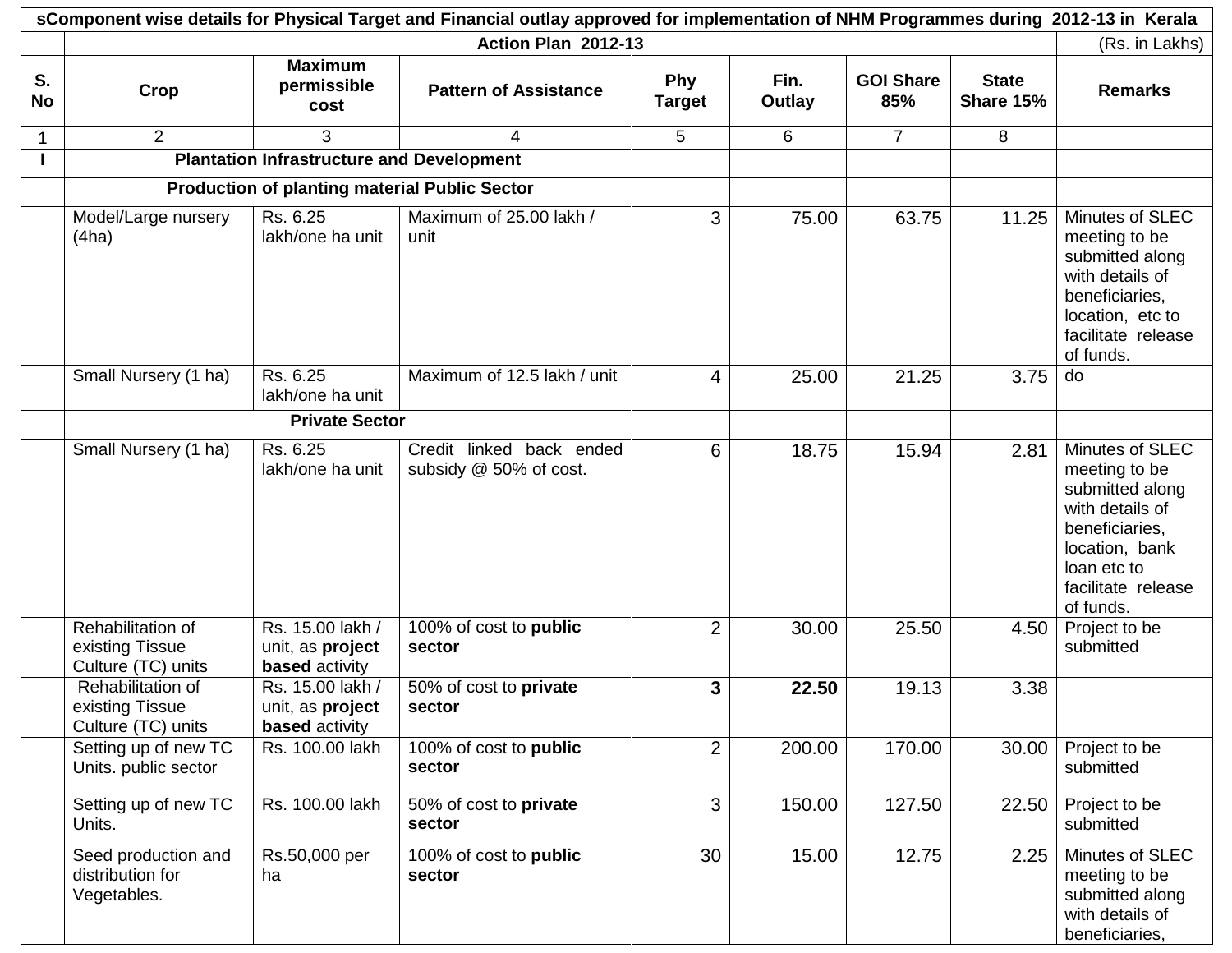|              |                                                                                                                                                              |                                    |                                                                                                                                                                                                                                                                                                                                                    |      |        |        |       | location, etc to<br>facilitate release<br>of funds. |
|--------------|--------------------------------------------------------------------------------------------------------------------------------------------------------------|------------------------------------|----------------------------------------------------------------------------------------------------------------------------------------------------------------------------------------------------------------------------------------------------------------------------------------------------------------------------------------------------|------|--------|--------|-------|-----------------------------------------------------|
|              |                                                                                                                                                              | <b>Procurement of breeder seed</b> |                                                                                                                                                                                                                                                                                                                                                    |      |        |        |       |                                                     |
|              | Import of planting<br>material for trial &<br>demonstration<br>purpose<br>(By State<br>Government, Grower<br>Associations<br>recognized by NHB/<br>MoA, PSU) | Rs. 10.00 lakh                     | 100% of cost for State Govt.<br>PSU, 50% to Grower<br>Associations.                                                                                                                                                                                                                                                                                |      | 35.00  | 29.75  | 5.25  | Project to be<br>submitted                          |
|              | Sub-total                                                                                                                                                    |                                    |                                                                                                                                                                                                                                                                                                                                                    | 53   | 571.25 | 485.56 | 85.69 |                                                     |
| $\mathbf{2}$ |                                                                                                                                                              |                                    | Establishment of new gardens / Area Expansion                                                                                                                                                                                                                                                                                                      |      |        |        |       |                                                     |
| a)           | Fruit crops other than cost intensive crops using normal spacing<br>(For a maximum area of 4 ha per beneficiary)                                             |                                    |                                                                                                                                                                                                                                                                                                                                                    |      |        |        |       |                                                     |
|              | <b>Fruits - Perennials</b>                                                                                                                                   |                                    |                                                                                                                                                                                                                                                                                                                                                    |      |        |        |       |                                                     |
|              | Mango                                                                                                                                                        | Rs.30000/ha                        | Maximum of Rs.16500/- per<br>ha. (75% of cost for meeting<br>the expenditure on planting<br>material<br>and<br>cost<br>of<br>INM/IPM<br>etc<br>in<br>3<br>60:20:20<br>installments<br>of<br>subject to survival rate of<br>75% in 2nd year & 90% in<br>3rd year for perennial crops<br>and for non perennial crops<br>in 2 installments of 75:25). | 500  | 90.00  | 76.50  | 13.50 |                                                     |
|              | Sub-total                                                                                                                                                    |                                    |                                                                                                                                                                                                                                                                                                                                                    | 500  | 90.00  | 76.50  | 13.50 |                                                     |
| c)           |                                                                                                                                                              | <b>Fruits- Non Perennials</b>      |                                                                                                                                                                                                                                                                                                                                                    |      |        |        |       |                                                     |
|              | Banana                                                                                                                                                       | Rs.70,000/ha                       | Maximum of 35,000/- per<br>ha. (50% of cost for meeting<br>the expenditure on planting<br>material and cost of material<br>INM/IPM<br>for<br>in<br>2<br>installments 75:25).subject<br>to survival rate of 90% in<br>second year).                                                                                                                 | 2300 | 603.75 | 513.19 | 90.56 |                                                     |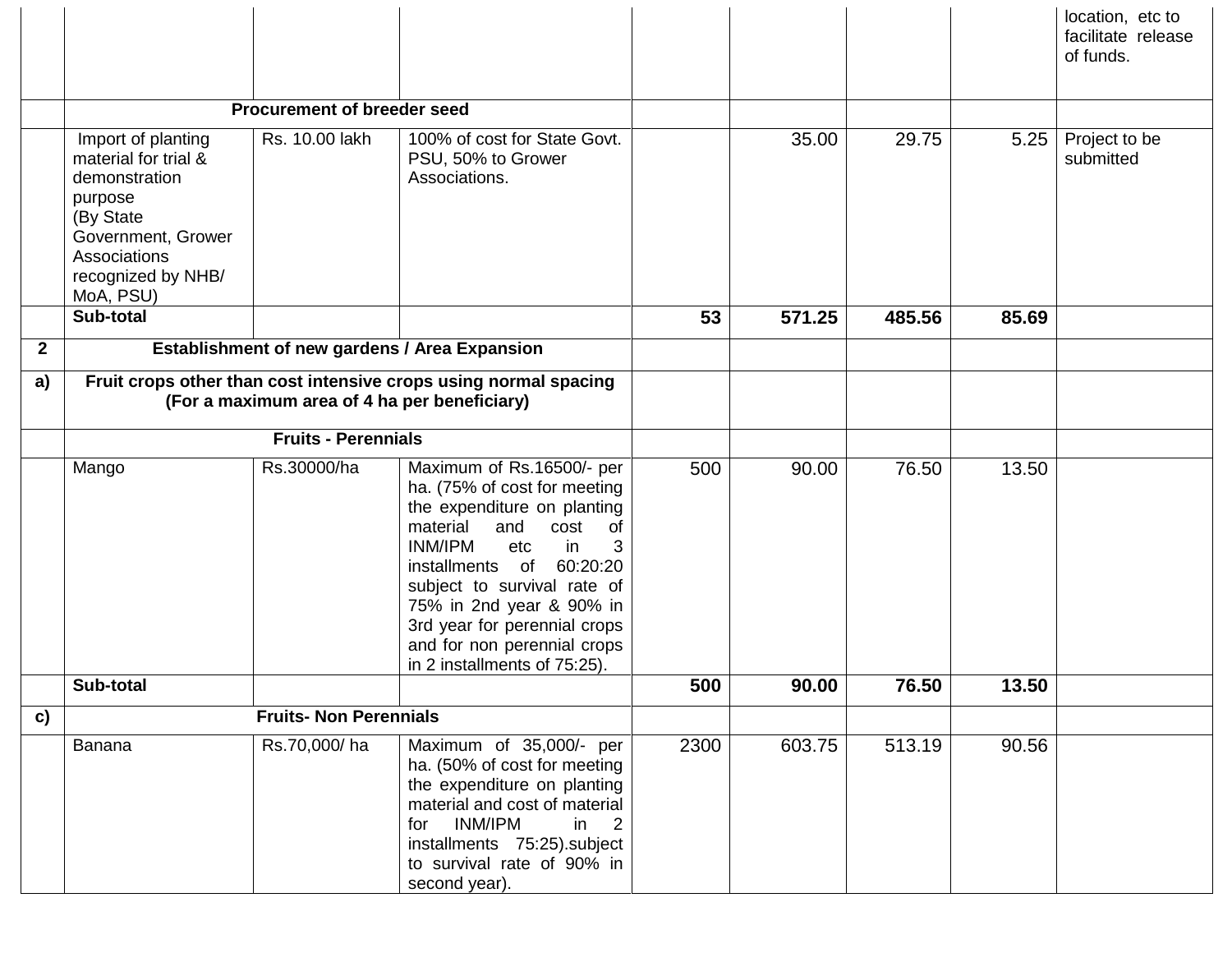|    | Pineapple                                                              | Rs.70000/ha        | Maximum of 35,000/- per<br>ha. (50% of cost for meeting<br>the expenditure on planting<br>material and cost of material<br><b>INM/IPM</b><br>in $\sqrt{2}$<br>for<br>installments 75:25).subject<br>to survival rate of 90% in<br>second year). | 1500 | 393.75  | 334.69 | 59.06  |                            |
|----|------------------------------------------------------------------------|--------------------|-------------------------------------------------------------------------------------------------------------------------------------------------------------------------------------------------------------------------------------------------|------|---------|--------|--------|----------------------------|
|    | Banana (TC)                                                            | Rs.83204/ha        | Maximum of Rs. 41602/-<br>per ha. (50 % of cost for<br>meeting the expenditure on<br>planting material and cost of<br>material for INM/IPM etc., in<br>2 installments of 75:25).<br>subject to survival rate of<br>90% in second year).         | 500  | 156.01  | 132.61 | 23.40  |                            |
|    | Sub-total                                                              |                    |                                                                                                                                                                                                                                                 | 4300 | 1153.51 | 980.48 | 173.03 |                            |
| d) |                                                                        | <b>Maintenance</b> |                                                                                                                                                                                                                                                 |      |         |        |        |                            |
|    | Banana (I Year)                                                        | Rs.70,000/ha       | Maximum of 35,000/- per<br>ha.<br>(50% of cost for meeting the<br>expenditure on planting<br>material and cost of material<br>INM/IPM<br>in 2<br>for<br>installments 75:25).subject<br>to survival rate of 90% in<br>second year).              | 500  | 43.75   | 37.19  | 6.56   |                            |
|    | Pineapple (I Year)                                                     | Rs.70000/ha        | Maximum of 35,000/- per<br>ha.<br>(50% of cost for meeting the<br>expenditure on planting<br>material and cost of material<br>INM/IPM<br>in $2$<br>for<br>installments 75:25).subject<br>to survival rate of 90% in<br>second year).            | 500  | 43.75   | 37.19  | 6.56   |                            |
|    | Sub-total                                                              |                    |                                                                                                                                                                                                                                                 | 1000 | 87.50   | 74.38  | 13.13  |                            |
|    |                                                                        | <b>Mushrooms</b>   |                                                                                                                                                                                                                                                 |      |         |        |        |                            |
| e) | Integrated mushroom unit for spawn, compost production and<br>training |                    |                                                                                                                                                                                                                                                 |      |         |        |        |                            |
|    | <b>Private Sector</b>                                                  | Rs.50.00 lakh      | 100% of the cost to public<br>sector and 50% of cost for<br>private sector, for meeting<br>expenditure<br>the<br>on<br>credit<br>infrastructure, as                                                                                             |      | 25.00   | 21.25  | 3.75   | Project to be<br>submitted |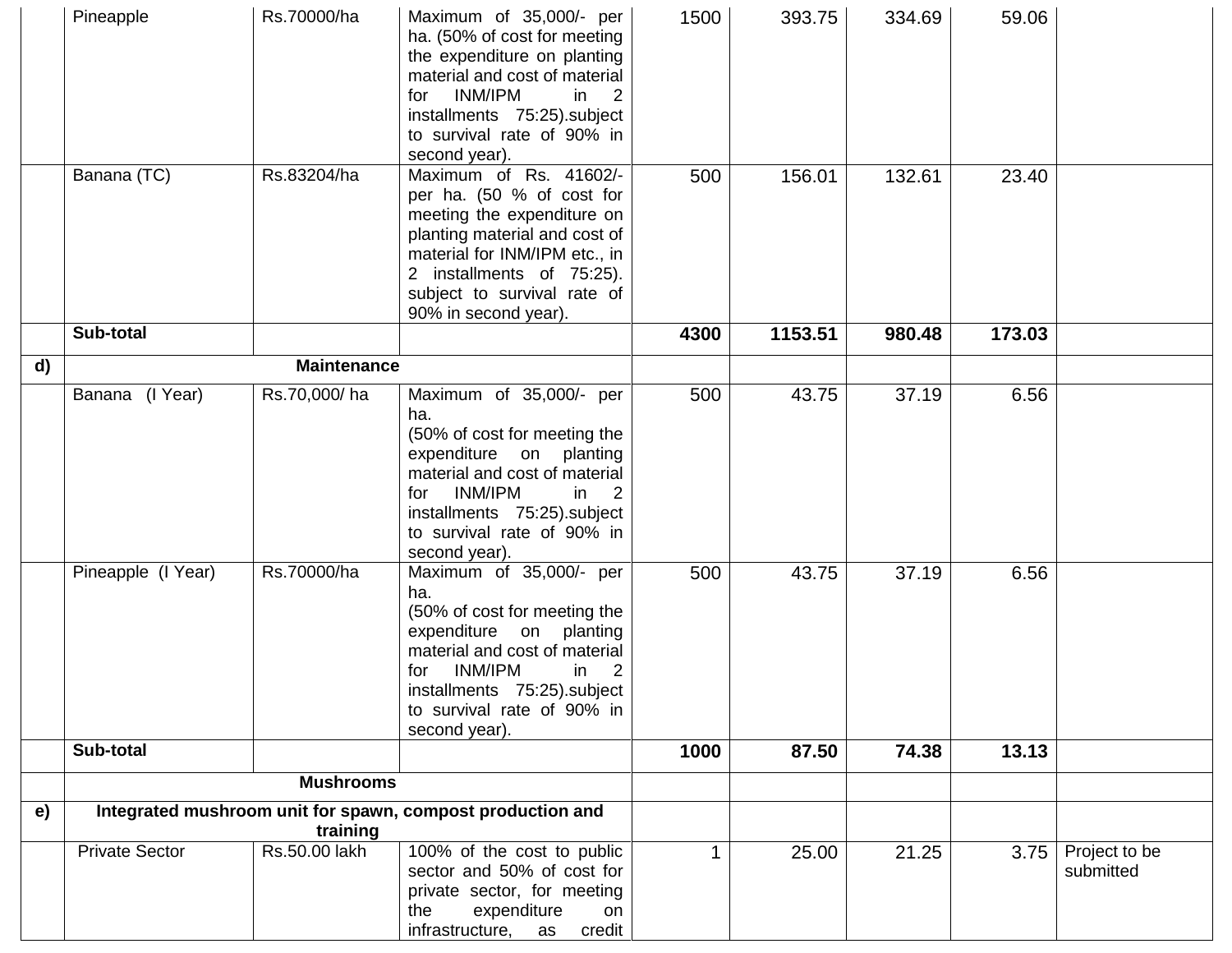|    |                                                                      |                   | linked back ended subsidy.                                                                                                                                                                                     |                |        |        |       |                                                                                                                         |
|----|----------------------------------------------------------------------|-------------------|----------------------------------------------------------------------------------------------------------------------------------------------------------------------------------------------------------------|----------------|--------|--------|-------|-------------------------------------------------------------------------------------------------------------------------|
|    |                                                                      | Spawn making unit |                                                                                                                                                                                                                |                |        |        |       |                                                                                                                         |
|    | <b>Public Sector</b>                                                 | Rs. 15 lakh/ unit | 100% of the cost to public<br>sector and in case of private<br>sector, 50% of cost, as<br>credit linked back ended<br>subsidy.                                                                                 | $\overline{2}$ | 30.00  | 25.50  | 4.50  | Project to be<br>submitted                                                                                              |
|    | <b>Private Sector</b>                                                | do                | do                                                                                                                                                                                                             | 3              | 22.50  | 19.13  | 3.38  | Project to be<br>submitted                                                                                              |
|    | Sub-total                                                            |                   |                                                                                                                                                                                                                | 6              | 77.50  | 44.63  | 7.88  |                                                                                                                         |
| f) | <b>Flowers</b>                                                       |                   | (For a maximum of 2 ha per beneficiary)                                                                                                                                                                        |                |        |        |       |                                                                                                                         |
|    | <b>Cut flowers</b><br>Small & Marginal<br>Farmers                    | Rs. 70,000 / ha.  | 50% of cost @ Rs.35,000 /<br>ha. limited to 2 ha per<br>beneficiary                                                                                                                                            | 125            | 43.75  | 37.19  | 6.56  |                                                                                                                         |
|    | Loose Flowers                                                        | Rs. 24,000/ha     |                                                                                                                                                                                                                | 25             | 3.00   | 2.55   | 0.45  |                                                                                                                         |
|    | Sub-total                                                            |                   |                                                                                                                                                                                                                | 150            | 46.75  | 39.74  | 7.01  |                                                                                                                         |
| g) |                                                                      |                   | Spices (For a maximum area of 4 ha per beneficiary)                                                                                                                                                            |                |        |        |       |                                                                                                                         |
|    | Seed spices and<br><b>Rhizomatic Spices.</b>                         | Rs. 25,000 / ha   | Maximum of Rs. 12,500/-<br>per ha. (50% of cost for<br>meeting the expenditure on<br>planting material and cost of<br>material for INM/IPM etc).                                                               | 2000           | 250.00 | 212.50 | 37.50 | Only certified<br>Planting material<br>to be used. TL<br>material to be<br>used only from<br>Public sector<br>agencies. |
|    | Perennial spices<br>(black pepper,<br>cinnamon, clove and<br>nutmeg) | Rs. 40,000 / ha   | Maximum of Rs. 20,000/-<br>per ha. (50% of cost for<br>meeting the expenditure on<br>planting material and cost of<br>material for INM/IPM etc).                                                               | 1000           | 200.00 | 170.00 | 30.00 | Only certified<br>Planting material<br>to be used. TL<br>material to be<br>used only from<br>Public sector<br>agencies. |
|    | Sub-total                                                            |                   |                                                                                                                                                                                                                | 3000           | 450.00 | 382.50 | 67.50 |                                                                                                                         |
| h) |                                                                      |                   | Plantation crops (For a maximum area of 4 ha per beneficiary)                                                                                                                                                  |                |        |        |       |                                                                                                                         |
|    | Cocoa                                                                | Rs. 40,000ha      | Maximum of Rs. 20,000/-<br>per ha (50% of cost for<br>meeting the expenditure on<br>planting material and cost of<br>material for INM/IPM etc) in<br>3 installments of 60:20:20<br>subject to survival rate of | 1000           | 120.00 | 102.00 | 18.00 |                                                                                                                         |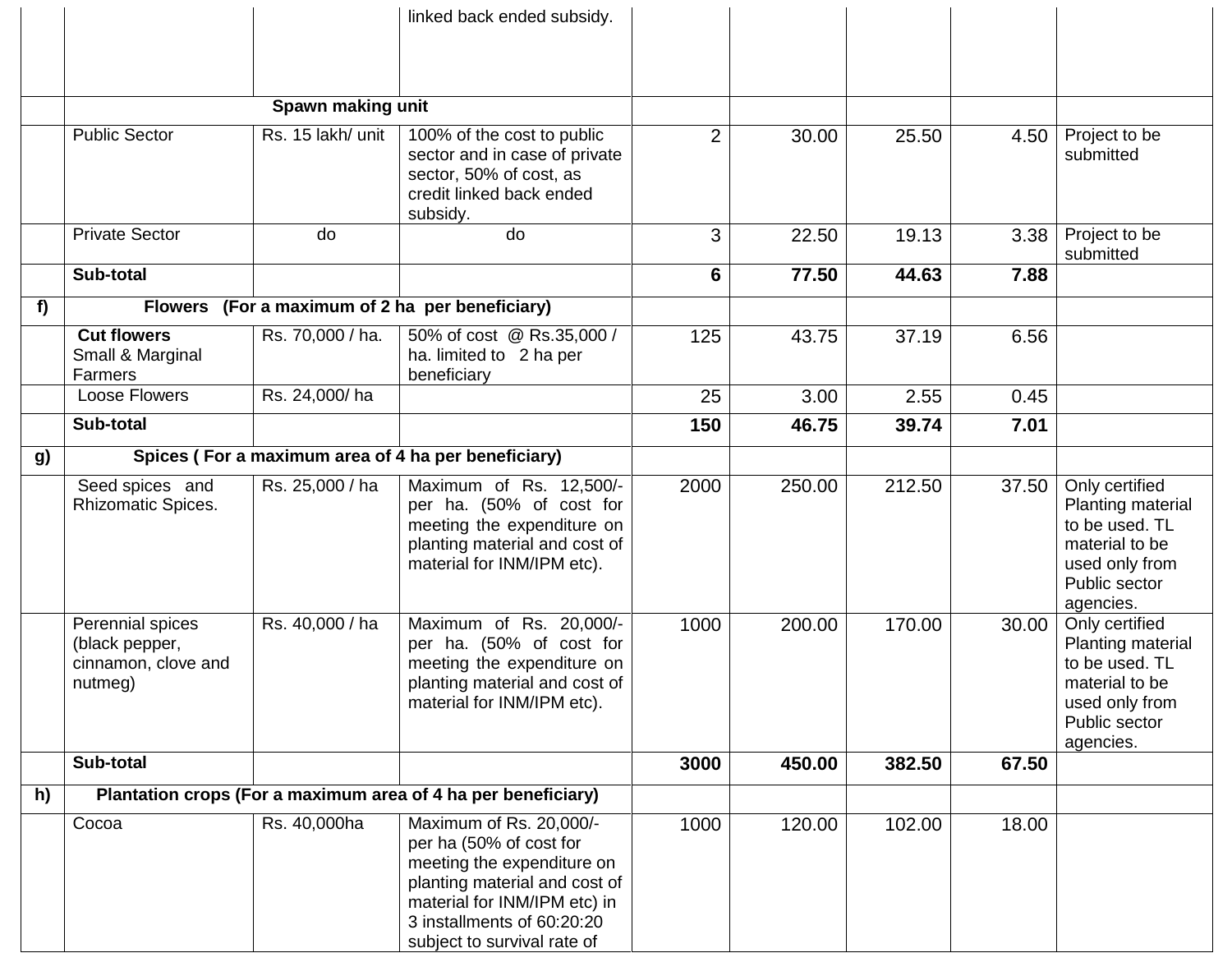|                         |                                                                                                       |                                            | 75% in second year and<br>90% in third year for a<br>maximum area of 4 ha per<br>beneficiary                                                                                                                                                                                                                   |      |        |        |       |                                                      |
|-------------------------|-------------------------------------------------------------------------------------------------------|--------------------------------------------|----------------------------------------------------------------------------------------------------------------------------------------------------------------------------------------------------------------------------------------------------------------------------------------------------------------|------|--------|--------|-------|------------------------------------------------------|
|                         | Cashew                                                                                                | Rs. 40,000ha                               | Maximum of Rs. 20,000/-<br>per ha (50% of cost for<br>meeting the expenditure on<br>planting material and cost of<br>material for INM/IPM etc) in<br>3 installments of 60:20:20<br>subject to survival rate of<br>75% in second year and<br>90% in third year for a<br>maximum area of 4 ha per<br>beneficiary | 250  | 30.00  | 25.50  | 4.50  |                                                      |
|                         | <b>Maintenance</b><br>$\mathbf{I}$<br>Year)                                                           | do                                         | do                                                                                                                                                                                                                                                                                                             | 100  | 4.00   | 3.40   | 0.60  |                                                      |
|                         | Sub-total                                                                                             |                                            |                                                                                                                                                                                                                                                                                                                | 1350 | 154.00 | 130.90 | 23.10 |                                                      |
| 3                       | Rejuvenation/<br>replacement of senile<br>plantation including<br>Canopy management.<br><b>Pepper</b> | Rs.30,000/ha<br>(average)                  | 50% of the total cost subject to<br>a maximum of Rs. 15,000/ha<br>to a limited of 2 ha per<br>beneficiary. Actual cost to be<br>claimed based on the nature<br>and requirement of the crop to<br>be rejuvenated.                                                                                               | 1000 | 150.00 | 127.50 | 22.50 | To be implemented<br>as per guidelines<br>circulated |
|                         | Cashew                                                                                                | do                                         | do                                                                                                                                                                                                                                                                                                             | 100  | 15.00  | 12.75  | 2.25  | do                                                   |
|                         | Cocoa                                                                                                 | do                                         | do                                                                                                                                                                                                                                                                                                             | 100  | 15.00  | 12.75  | 2.25  | do                                                   |
|                         | Sub-total                                                                                             |                                            |                                                                                                                                                                                                                                                                                                                | 1200 | 180.00 | 153.00 | 27.00 |                                                      |
| $\overline{\mathbf{4}}$ |                                                                                                       | <b>Creation of Water resources</b>         |                                                                                                                                                                                                                                                                                                                |      |        |        |       |                                                      |
|                         | $100m \times 3m$ ) -                                                                                  |                                            | i) Community tanks/on farm ponds/on farm water reservoirs with use of<br>plastic/RCC lining - (10 ha. of command area, with pond size of 100m x                                                                                                                                                                |      |        |        |       |                                                      |
|                         | - In Plain areas                                                                                      | Rs. 15.00 lakh<br>/unit in plain<br>areas, | 100% of cost for 10 ha                                                                                                                                                                                                                                                                                         | 14   | 210.00 | 178.50 | 31.50 | Efforts to be made<br>for convergence<br>with MNREGS |
|                         | - In Hilly areas                                                                                      | Rs.17.25 lakh in<br>hilly areas.           | do                                                                                                                                                                                                                                                                                                             | 10   | 172.50 | 146.63 | 25.88 | do                                                   |
|                         | <b>Water harvesting system</b>                                                                        |                                            |                                                                                                                                                                                                                                                                                                                |      |        |        |       |                                                      |
|                         | - In Plain areas                                                                                      | Rs.1.20 lakh /unit<br>in plain areas,      | 50% of cost. Maintenance to<br>be ensured by the beneficiary.                                                                                                                                                                                                                                                  | 100  | 60.00  | 51.00  | 9.00  |                                                      |
|                         | - In Hilly areas                                                                                      | Rs.1.38 lakh in<br>hilly areas             | do                                                                                                                                                                                                                                                                                                             | 25   | 17.25  | 14.66  | 2.59  |                                                      |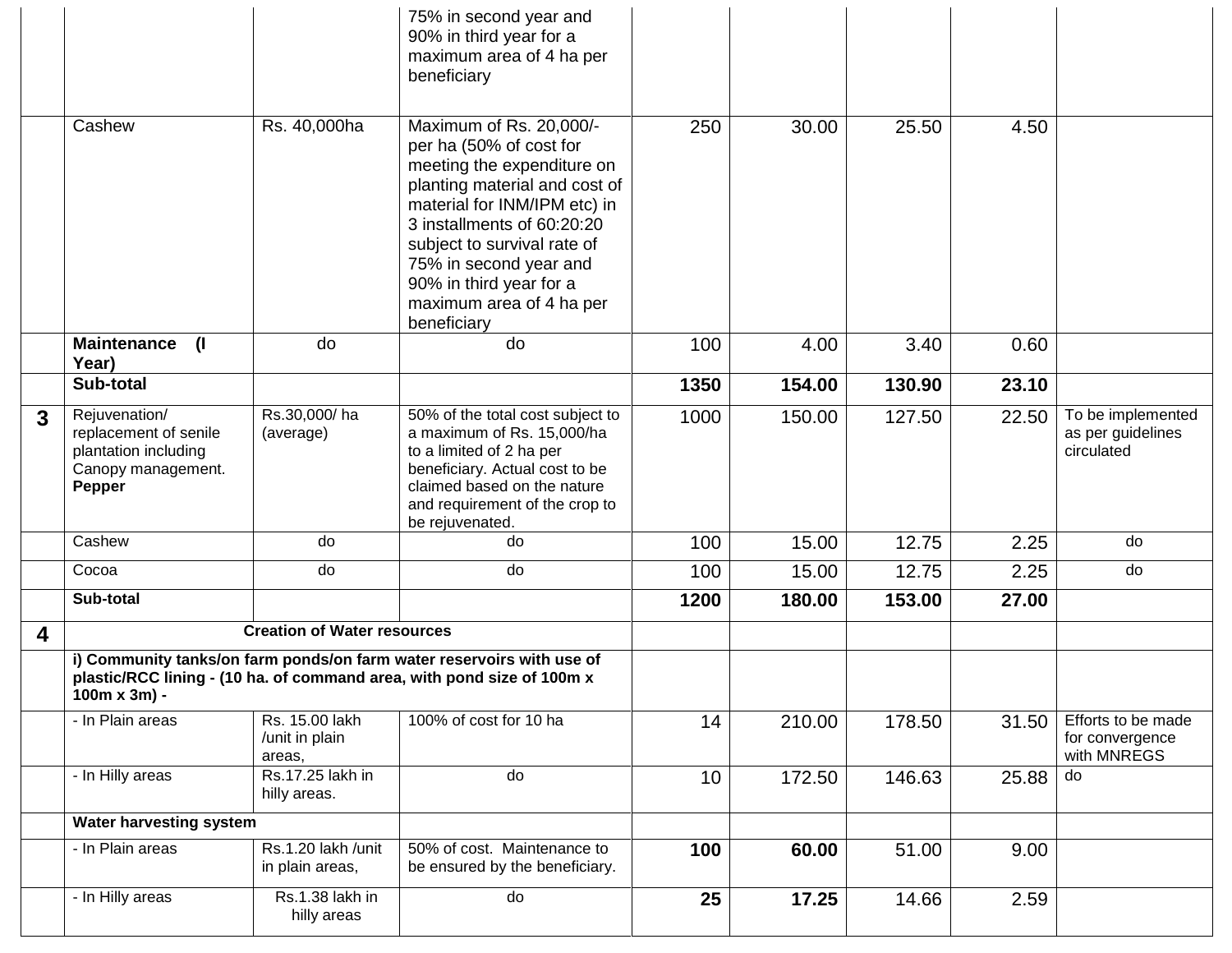|                | Sub-total                                                                       |                                 |                                                                                                                                                                                                                                                                                      | 149          | 459.75 | 390.79 | 68.96  |                                                                                                                   |
|----------------|---------------------------------------------------------------------------------|---------------------------------|--------------------------------------------------------------------------------------------------------------------------------------------------------------------------------------------------------------------------------------------------------------------------------------|--------------|--------|--------|--------|-------------------------------------------------------------------------------------------------------------------|
| 5              |                                                                                 | <b>Protected cultivation</b>    |                                                                                                                                                                                                                                                                                      |              |        |        |        |                                                                                                                   |
|                |                                                                                 | (b) Naturally ventilated system |                                                                                                                                                                                                                                                                                      |              |        |        |        |                                                                                                                   |
|                | Tubular structure                                                               | Rs. 935/ Sq.m                   | 50% of the cost limited to 4000<br>Sq.m per beneficiary.                                                                                                                                                                                                                             | 15           | 701.25 | 596.06 | 105.19 |                                                                                                                   |
|                |                                                                                 | 3. Shade Net House              |                                                                                                                                                                                                                                                                                      |              |        |        |        |                                                                                                                   |
|                | <b>Tubular structure</b>                                                        | Rs. 600/ Sq.m                   | 50% of cost limited to<br>4000 Sq.m per<br>beneficiary.                                                                                                                                                                                                                              | $\mathbf{2}$ | 45.00  | 38.25  | 6.75   |                                                                                                                   |
|                | Cost of planting<br>material of high<br>value vegetables<br>grown in poly house | Rs.105/Sq.m                     | 50% of cost limited to 500<br>Sq.m per beneficiary.                                                                                                                                                                                                                                  | 14           | 73.50  | 62.48  | 11.03  |                                                                                                                   |
|                | Cost of planting<br>material of<br>flowers for poly<br>house                    | Rs.500/ Sq.m                    | 50% of cost limited to 500<br>Sq.m per beneficiary                                                                                                                                                                                                                                   | 3            | 62.50  | 53.13  | 9.38   |                                                                                                                   |
|                | Sub-total                                                                       |                                 |                                                                                                                                                                                                                                                                                      | 33           | 882.25 | 749.91 | 132.34 |                                                                                                                   |
| 6              |                                                                                 | <b>Management (IPM)</b>         | Promotion of Integrated Nutrient Management(INM)/ Integrated Pest                                                                                                                                                                                                                    |              |        |        |        |                                                                                                                   |
|                | Promotion of IPM/INM                                                            | Rs. 2000/ha                     | 50% of cost subject to a<br>maximum of Rs 1000/ha<br>limited to 4.00 ha/ beneficiary.                                                                                                                                                                                                | 6000         | 60.00  | 51.00  | 9.00   | To be need based<br>and taken up after<br>identifying problem<br>of pest / disease<br>and nutrient<br>deficiency. |
|                | <b>Plant Health Clinic</b><br>(Private Sector)                                  | Rs. 20 lakhs/<br>unit           | Rs. 20 lakh/unit for Public<br>Sector and Rs.10.00 lakh<br>as credit linked back<br>ended subsidy to Private<br>Sector.                                                                                                                                                              | $\mathbf 1$  | 10.00  | 8.50   | 1.50   |                                                                                                                   |
|                | Sub-total                                                                       |                                 |                                                                                                                                                                                                                                                                                      | 6001         | 70.00  | 59.50  | 10.50  |                                                                                                                   |
| $\overline{7}$ |                                                                                 | <b>Organic Farming</b>          |                                                                                                                                                                                                                                                                                      |              |        |        |        |                                                                                                                   |
|                | (i) Adoption of Organic<br>Farming.                                             | Rs. 20,000 / ha                 | 50% of cost limited to<br>Rs.10000/ha for a maximum<br>area of 4 ha. per beneficiary,<br>spread over a period of 3<br>years involving an assistance<br>of Rs.4000/- in first year and<br>Rs.3000/- each in second &<br>third year. The programme to<br>be linked with certification. | 1500         | 60.00  | 51.00  | 9.00   | Project to be<br>submitted along<br>with certification                                                            |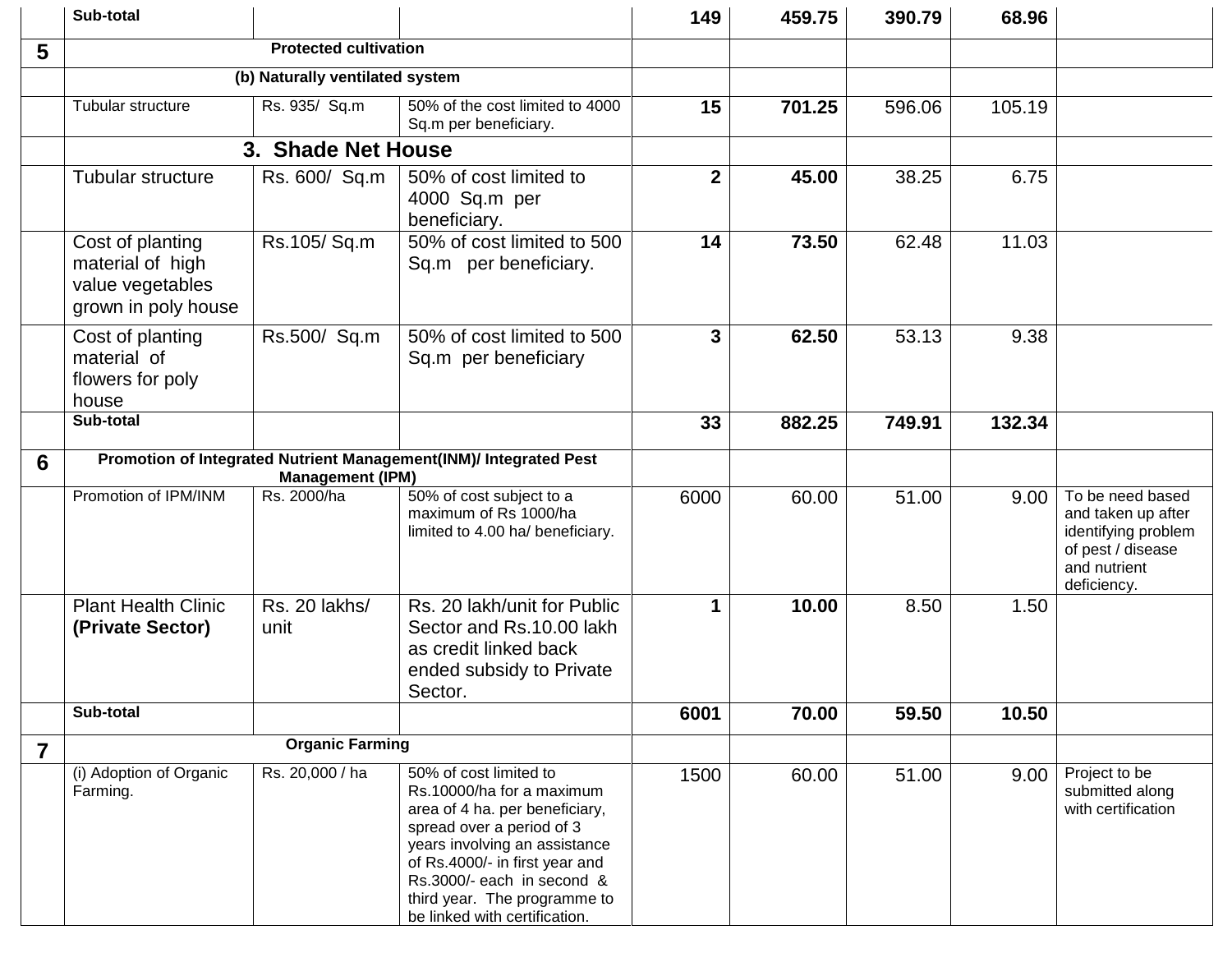|   | (i) Adoption of Organic<br>Farming.<br>(III Year)                                                                   | do                                                 | do                                                                                                                                                         | 1500 | 45.00  | 38.25  | 6.75              | Project to be<br>submitted                       |
|---|---------------------------------------------------------------------------------------------------------------------|----------------------------------------------------|------------------------------------------------------------------------------------------------------------------------------------------------------------|------|--------|--------|-------------------|--------------------------------------------------|
|   | (ii) Organic Certification                                                                                          | Project based                                      | Rs. 5 lakh for a cluster of 50<br>ha which will include Rs.1.50<br>lakh in first year, Rs. 1.50 lakh<br>in second year and Rs. 2.00<br>lakh in third year. | 1500 | 45.00  | 38.25  | 6.75              | Project to be<br>submitted                       |
|   | (ii) Organic Certification.<br>(III Year)                                                                           | do                                                 | do                                                                                                                                                         | 1500 | 45.00  | 38.25  | 6.75              | Project to be<br>submitted                       |
|   |                                                                                                                     |                                                    | Vermi compost Units /organic input production unit                                                                                                         |      |        |        |                   |                                                  |
|   | Permanent structure to<br>the size of unit of<br>30'x8'x2.5' dimension to<br>be administered on pro-<br>rata basis. | Rs. 60,000/ unit<br>for permanent<br>structure and | 50% of cost conforming to the<br>size of the unit of 30'x8'x2.5'<br>dimension of permanent<br>structure to be administered on<br>pro-rata basis.           | 200  | 60.00  | 51.00  | 9.00              |                                                  |
|   | Sub-total                                                                                                           |                                                    |                                                                                                                                                            | 6200 | 255.00 | 216.75 | 38.25             |                                                  |
| 8 |                                                                                                                     | Pollination support through beekeeping             |                                                                                                                                                            |      |        |        |                   |                                                  |
|   | (b) Production of bee<br>colonies by bee breeder                                                                    | Rs.6.00 lakh                                       | 50% of cost for producing min.<br>of 2000 colonies / year                                                                                                  | 8    | 24.00  | 20.40  | 3.60              |                                                  |
|   | Honey bee colony                                                                                                    | Rs. 1400/ colony<br>of 4 frames                    | 50% of cost limited to 50<br>colonies / beneficiary.                                                                                                       | 4000 | 28.00  | 23.80  | 4.20              | <b>List of Beneficiaries</b><br>to be furnished. |
|   | Hives                                                                                                               | Rs. 1600/hive                                      | 50% of cost limited to 50<br>colonies / beneficiary.                                                                                                       | 4000 | 32.00  | 27.20  | 4.80              | <b>List of Beneficiaries</b><br>to be furnished. |
|   | <b>Equipment including</b><br>honey extractor (4<br>frame), food grade<br>container (30 kg), net,<br>etc.           | Rs. 14,000/ set                                    | 50% of the cost limited to one<br>set per beneficiary.                                                                                                     | 200  | 14.00  | 11.90  | 2.10              | <b>List of Beneficiaries</b><br>to be furnished. |
|   | Sub-total                                                                                                           |                                                    |                                                                                                                                                            | 8208 | 98.00  | 83.30  | 14.70             |                                                  |
| 9 |                                                                                                                     | <b>Horticulture Mechanization</b>                  |                                                                                                                                                            |      |        |        |                   |                                                  |
|   | Power operated<br>machines/tools including<br>Power Saw and Plant<br>Protection equipments<br>etc.                  | Rs.35,000/- per<br>set                             | 50% of cost limited to one set<br>per beneficiary.                                                                                                         | 1000 | 175.00 | 148.75 | 26.25             | <b>List of Beneficiaries</b><br>to be furnished. |
|   | Power Machines (upto<br>20 BHP) with rotavator<br>/ equipment                                                       | Rs.1,20,000/- per<br>set                           | 50% of cost limited to one set<br>per beneficiary.                                                                                                         | 100  | 60.00  | 51.00  | 9.00 <sub>1</sub> | <b>List of Beneficiaries</b><br>to be furnished. |
|   | Power machines (20 HP<br>& above including<br>accessories /equipments                                               | Rs. 3,00,000/- per<br>set                          | 50% of cost limited to one set<br>per beneficiary.                                                                                                         | 50   | 75.00  | 63.75  | 11.25             | <b>List of Beneficiaries</b><br>to be furnished. |
|   | Sub-total                                                                                                           |                                                    |                                                                                                                                                            | 1150 | 310.00 | 263.50 | 46.50             |                                                  |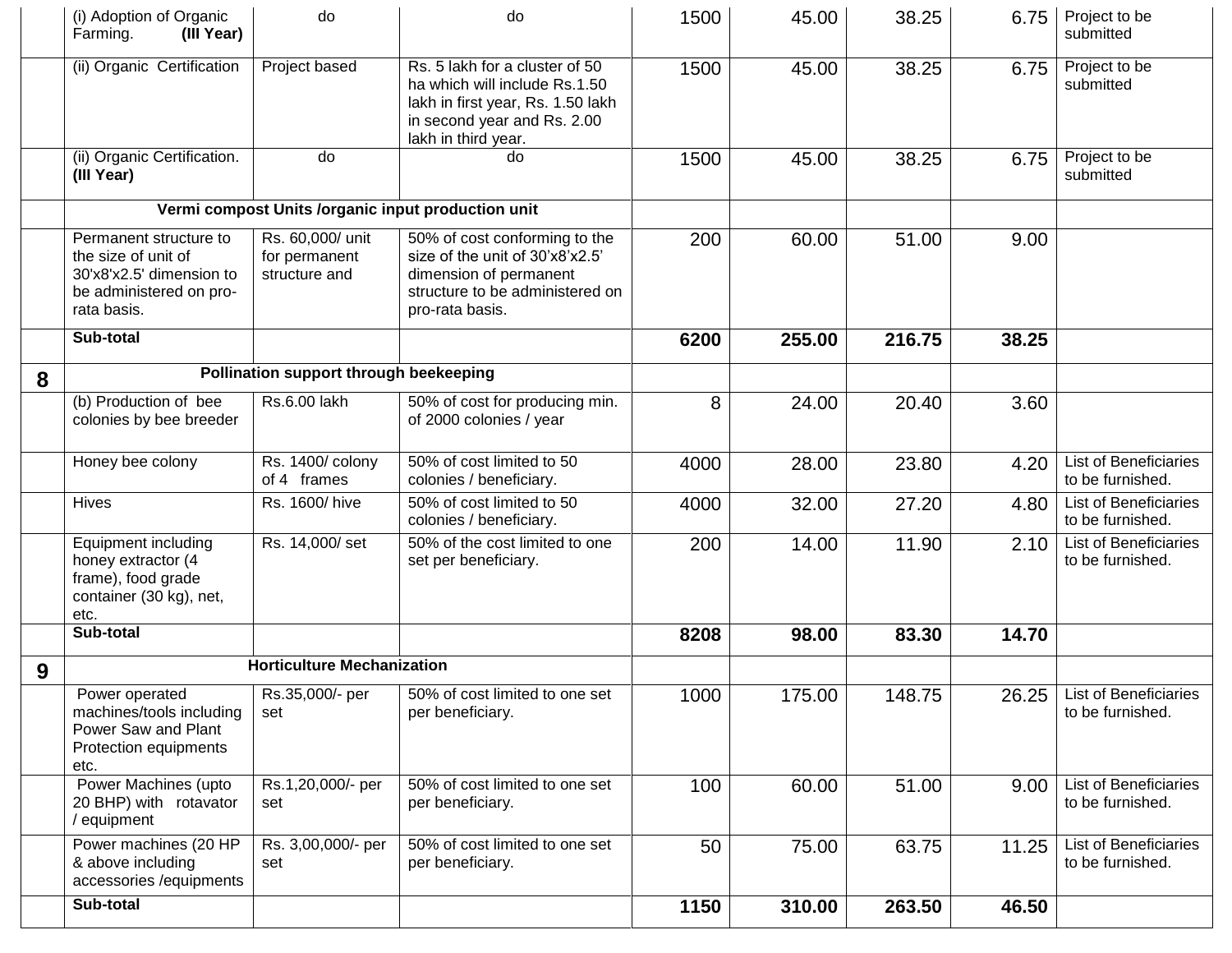|             | Technology<br>Dissemination through<br>demonstration/ Front<br>Line Demonstration<br>(FLD) Public Sector | Rs. 25.00 lakh                                                | 75 % of cost in farmers field<br>and 100% of cost in farms<br>belonging to Public Sector                   |          | 100.00 | 85.00 | 15.00 | Project to be<br>submitted |
|-------------|----------------------------------------------------------------------------------------------------------|---------------------------------------------------------------|------------------------------------------------------------------------------------------------------------|----------|--------|-------|-------|----------------------------|
|             | Import of farm<br>machineries for<br>demonstration purpose<br>under public sector                        |                                                               |                                                                                                            |          | 10.00  | 8.50  | 1.50  | Project to be<br>submitted |
|             | Sub-total                                                                                                |                                                               |                                                                                                            | $\bf{0}$ | 110.00 | 93.50 | 16.50 |                            |
| 10          |                                                                                                          | Human Resource Development (HRD)                              |                                                                                                            |          |        |       |       |                            |
|             | (a) HRD for<br>Supervisors &<br><b>Entrepreneurs</b>                                                     | Rs. 20.00 lakh<br>/ training                                  | 100% of the cost in first<br>year. In subsequent<br>years, cost of<br>infrastructure not to be<br>claimed. | 3        | 60.00  | 51.00 | 9.00  |                            |
| ji          | <b>HRD</b> for Gardeners                                                                                 | Rs. 15.00 lakh /<br>training                                  | 100% of the cost in first year.<br>In subsequent years, cost of<br>infrastructure not to be<br>claimed.    | 3        | 45.00  | 38.25 | 6.75  | Project to be<br>submitted |
| iii.        |                                                                                                          | <b>Training of farmers</b>                                    |                                                                                                            |          |        |       |       |                            |
|             | Within the District (one<br>day)                                                                         | Rs.400/day per<br>farmer excluding<br>transport               | 100% of the cost.                                                                                          | 10000    | 40.00  | 34.00 | 6.00  |                            |
|             | Within the State                                                                                         | Rs. 750/day per<br>farmer excluding<br>transport              | 100% of the cost.                                                                                          | 250      | 13.13  | 11.16 | 1.97  |                            |
|             | Outside the State                                                                                        | Rs.1000/ day per<br>farmer excluding<br>transport             | 100% of the cost.                                                                                          | 100      | 7.00   | 5.95  | 1.05  |                            |
| iv          |                                                                                                          | <b>Exposure visit of farmers</b>                              |                                                                                                            |          |        |       |       |                            |
|             | Within the District                                                                                      | Rs.250/day per<br>farmer excluding<br>transport               | 100% of the cost.                                                                                          | 100      | 1.75   | 1.49  | 0.26  |                            |
|             | Within the State                                                                                         | Rs. 300/day per<br>farmer excluding<br>transport              | 100% of the cost.                                                                                          | 500      | 10.50  | 8.93  | 1.58  |                            |
|             | Outside the State                                                                                        | Rs. 600/day per<br>farmer excluding<br>transport              | 100% of the cost.                                                                                          | 200      | 8.40   | 7.14  | 1.26  |                            |
| $\mathbf v$ |                                                                                                          | Training / study tour of technical staff/ field functionaries |                                                                                                            |          |        |       |       |                            |
|             | Within the State (5 day)                                                                                 | Rs.200/day per<br>participant plus<br>TA/DA, as<br>admissible | 100% of the cost.                                                                                          | 100      | 1.40   | 1.19  | 0.21  |                            |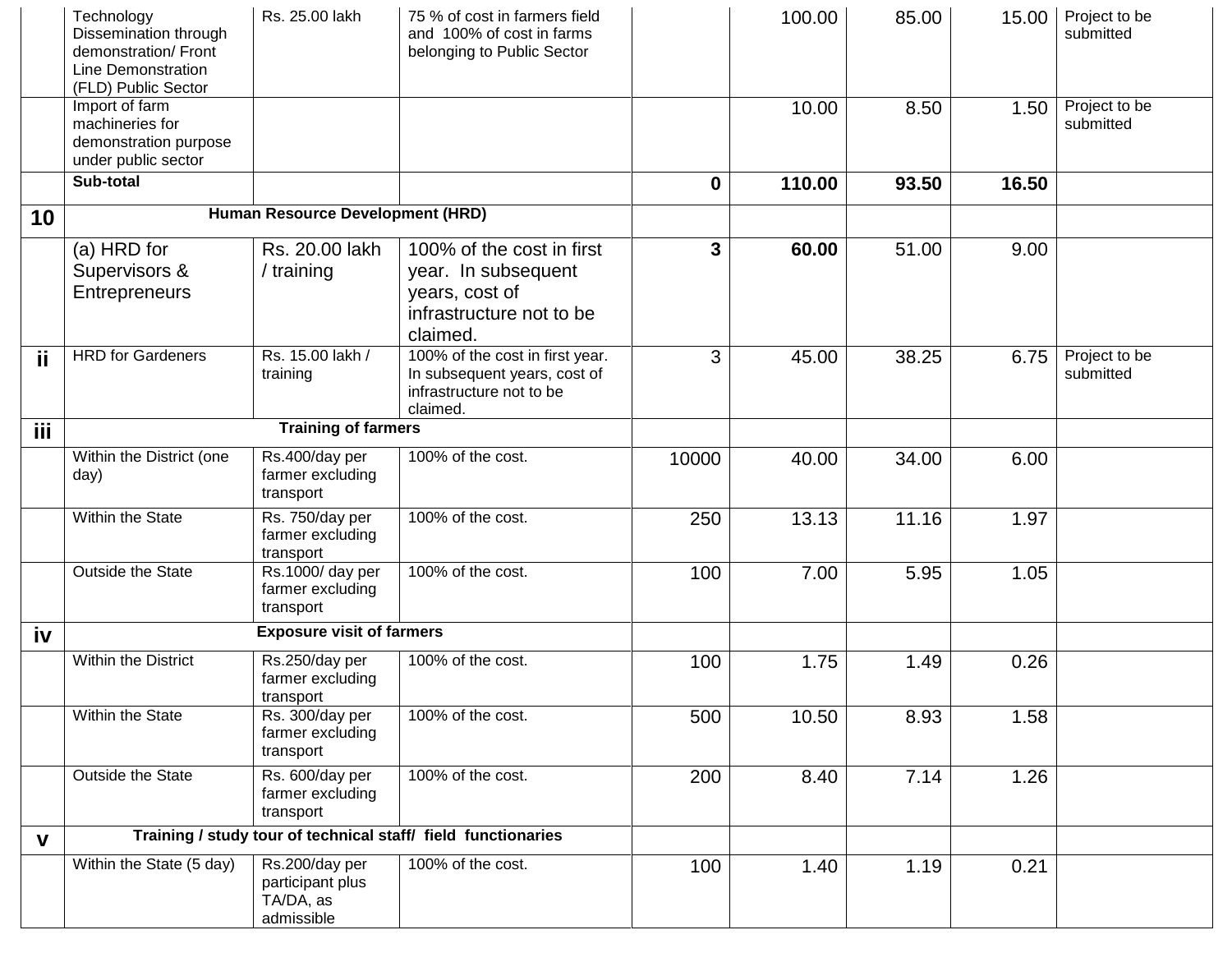|            | Study tour to<br>progressive States/ units<br>(group of minimum 5<br>participants) (7 days) | Rs.650.00/day per<br>participant plus<br>TA/DA, as<br>admissible | 100% of the cost.                                                                                                                                                                                                                                                                                                                                              | 250            | 11.38  | 9.67   | 1.71  |                                                                                                                                                 |
|------------|---------------------------------------------------------------------------------------------|------------------------------------------------------------------|----------------------------------------------------------------------------------------------------------------------------------------------------------------------------------------------------------------------------------------------------------------------------------------------------------------------------------------------------------------|----------------|--------|--------|-------|-------------------------------------------------------------------------------------------------------------------------------------------------|
|            | Sub-total                                                                                   |                                                                  |                                                                                                                                                                                                                                                                                                                                                                | 11506          | 198.55 | 168.77 | 29.78 |                                                                                                                                                 |
| 11         |                                                                                             | <b>INTEGRATED POST HARVEST MANAGEMENT</b>                        |                                                                                                                                                                                                                                                                                                                                                                |                |        |        |       |                                                                                                                                                 |
|            | Pack house / On farm<br>collection & storage unit                                           | Rs. 3.00 Lakh/ per<br>unit with size of<br>9Mx6M                 | 50% of the capital cost.                                                                                                                                                                                                                                                                                                                                       | 25             | 37.50  | 31.88  | 5.63  | Minutes of SLEC<br>meeting to be<br>submitted along<br>with details of<br>beneficiaries,<br>location, etc to<br>facilitate release of<br>funds. |
| ii         | Pre-cooling unit project<br>in general areas                                                | Rs.15.00 lakh for<br>6 MT capacity                               | Credit linked back-ended<br>subsidy @ 40% of the cost of<br>project in general areas and<br>55% in case Hilly & Scheduled<br>areas for individual<br>entrepreneurs.                                                                                                                                                                                            |                | 6.00   | 5.10   | 0.90  | Project to be<br>submitted                                                                                                                      |
| iii        | Pre-cooling unit project<br>in Hilly & Scheduled<br>areas                                   | Rs.15.00 lakh for<br>6 MT capacity                               | Credit linked back-ended<br>subsidy @55% of the cost of<br>project in case Hilly &<br>Scheduled areas for individual<br>entrepreneurs for 6MT<br>capacity.                                                                                                                                                                                                     | 1              | 8.25   | 7.01   | 1.24  | Project to be<br>submitted                                                                                                                      |
| <b>iii</b> |                                                                                             |                                                                  |                                                                                                                                                                                                                                                                                                                                                                |                |        |        |       |                                                                                                                                                 |
|            | Refer vans/ containers<br>project in general<br>areas                                       | Rs. 24.00 lakh/<br>unit for 6 MT<br>capacity                     | Credit linked back-ended<br>subsidy @40% of the cost of<br>project in General areas.                                                                                                                                                                                                                                                                           | 4              | 38.40  | 32.64  | 5.76  | Project to be<br>submitted                                                                                                                      |
|            | Refer vans/ containers<br>project in case Hilly &<br><b>Scheduled areas</b>                 | Rs. 24.00 lakh/<br>unit for 6 MT<br>capacity                     | Credit linked back-ended<br>subsidy @55% of the cost of<br>project in case Hilly &<br>Scheduled areas.                                                                                                                                                                                                                                                         | $\overline{2}$ | 26.40  | 22.44  | 3.96  | Project to be<br>submitted                                                                                                                      |
|            | Primary/ Mobile /<br>Minimal processing unit                                                | Rs. 24.00<br>lakh/unit.                                          | Credit linked back-ended<br>subsidy @40% of the cost of<br>project in General areas.                                                                                                                                                                                                                                                                           |                | 0.00   | 0.00   | 0.00  | Project to be<br>submitted                                                                                                                      |
| iv         |                                                                                             |                                                                  | Cold storage units (Construction/expansion/Modernization)                                                                                                                                                                                                                                                                                                      |                |        |        |       |                                                                                                                                                 |
|            | (a) Credit linked back-<br>ended project in<br>general areas                                | Rs. 6000/MT for<br>5000 MT capacity                              | Credit linked back-ended<br>subsidy @ 40% of the capital<br>cost of project in general areas<br>and 55% in case of Hilly &<br>Scheduled areas in respect of<br>only those units which adopt<br>new technologies and include<br>insulation, humidity control and<br>fin coil cooling system with<br>provision of multi chambers.<br>Technical parameters issued | $\overline{2}$ | 240.00 | 204.00 | 36.00 | Project to be<br>submitted                                                                                                                      |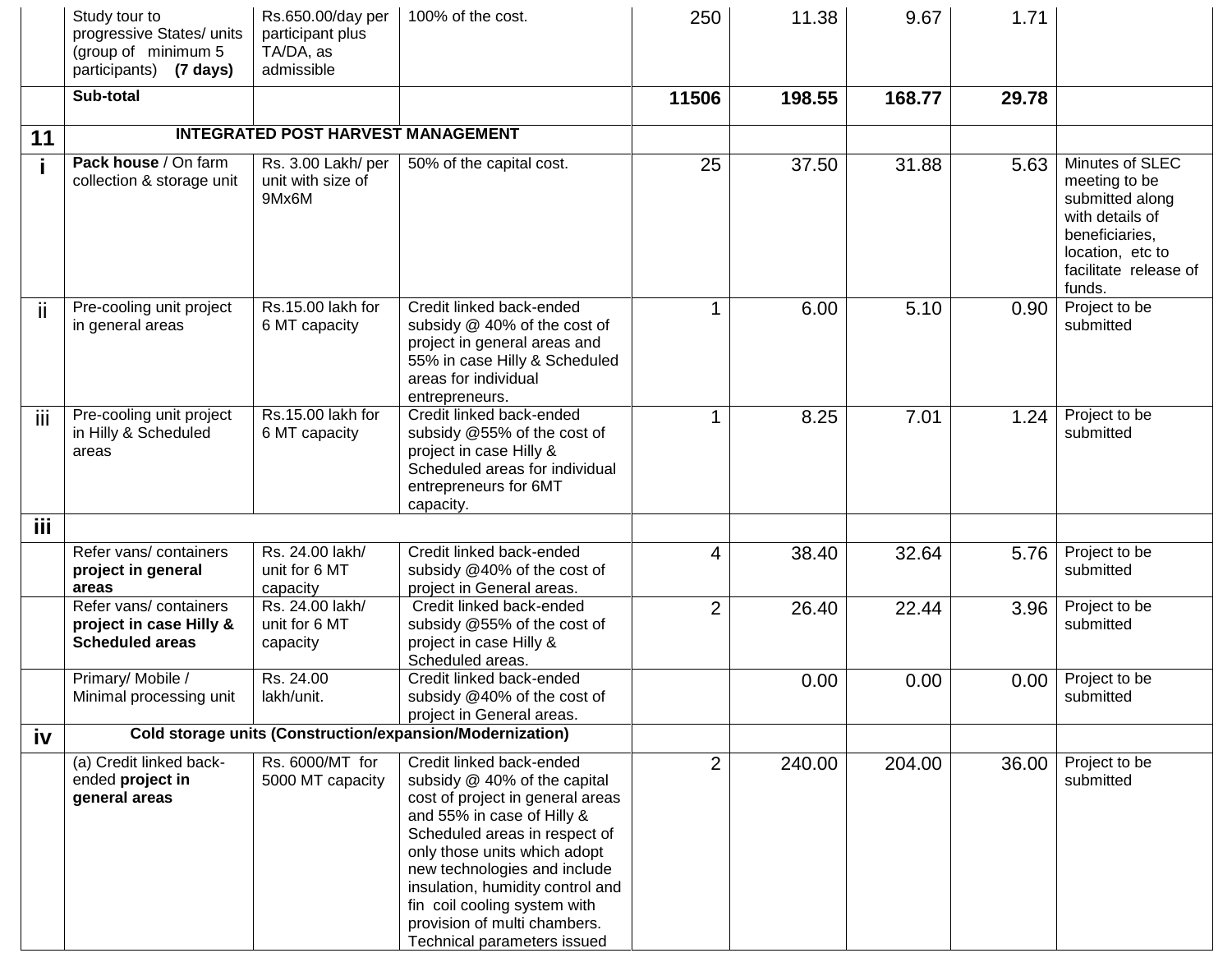|             |                                                                                           |                                                      | by the Department to be<br>adopted.                                                                                                                                            |                |         |        |        |                                                                                                                                                 |
|-------------|-------------------------------------------------------------------------------------------|------------------------------------------------------|--------------------------------------------------------------------------------------------------------------------------------------------------------------------------------|----------------|---------|--------|--------|-------------------------------------------------------------------------------------------------------------------------------------------------|
|             | (b) Credit linked back-<br>ended project in case<br><b>Hilly &amp; Scheduled</b><br>areas | - do-                                                | - do-                                                                                                                                                                          | $\overline{2}$ | 330.00  | 280.50 | 49.50  | Project to be<br>submitted                                                                                                                      |
| $\mathbf v$ | Ripening chamber<br>project in general<br>areas                                           | Rs. 6000/MT for<br>5000 MT capacity                  | -do-                                                                                                                                                                           | $\overline{2}$ | 240.00  | 204.00 | 36.00  | Project to be<br>submitted                                                                                                                      |
|             | <b>Hilly &amp; Scheduled</b><br>areas                                                     | Rs. 6000/MT for<br>5000 MT capacity                  | -do-                                                                                                                                                                           | 1              | 165.00  | 140.25 | 24.75  | Project to be<br>submitted                                                                                                                      |
| vi          |                                                                                           | <b>Preservation unit (low cost)</b>                  |                                                                                                                                                                                |                |         |        |        |                                                                                                                                                 |
|             | new unit                                                                                  | Rs.2.00 lakh /unit<br>for new unit.                  | 50% of the total cost.                                                                                                                                                         | $\overline{2}$ | 2.00    | 1.70   | 0.30   | Minutes of SLEC<br>meeting to be<br>submitted along<br>with details of<br>beneficiaries,<br>location, etc to<br>facilitate release of<br>funds. |
|             | up-gradation                                                                              | Rs.1.00 lakh /unit<br>for up-gradation               | 50% of the total cost.                                                                                                                                                         | 1              | 0.50    | 0.43   | 0.08   | $-do-$                                                                                                                                          |
|             | Sub-total                                                                                 |                                                      |                                                                                                                                                                                | 43             | 1094.05 | 929.94 | 164.11 |                                                                                                                                                 |
| 12          |                                                                                           | <b>HORTICULTURAL PRODUCE</b>                         | ESTABLISHMENT OF MARKETING INFRASTRUCTURE FOR                                                                                                                                  |                |         |        |        |                                                                                                                                                 |
|             |                                                                                           | Rural Markets/ Apni mandies/Direct markets           |                                                                                                                                                                                |                |         |        |        |                                                                                                                                                 |
|             | Credit linked back-ended<br>project in general<br>areas                                   | Rs. 20 lakh/ unit                                    | Credit linked back-ended<br>subsidy @ 40% of the capital<br>cost of project in general areas<br>and 55% in case of Hilly &<br>Scheduled areas for individual<br>entrepreneurs. | 13             | 104.00  | 88.40  | 15.60  | Project to be<br>submitted                                                                                                                      |
|             | Credit linked back-ended<br>project in case Hilly &<br><b>Scheduled areas</b>             | Rs. 20 lakh/ unit                                    | Credit linked back-ended<br>subsidy @ 40% of the capital<br>cost of project in general areas<br>and 55% in case of Hilly &<br>Scheduled areas for individual<br>entrepreneurs. | 8              | 88.00   | 74.80  | 13.20  | Project to be<br>submitted                                                                                                                      |
| ii.         |                                                                                           | Retail Markets/ outlets (environmentally controlled) |                                                                                                                                                                                |                |         |        |        |                                                                                                                                                 |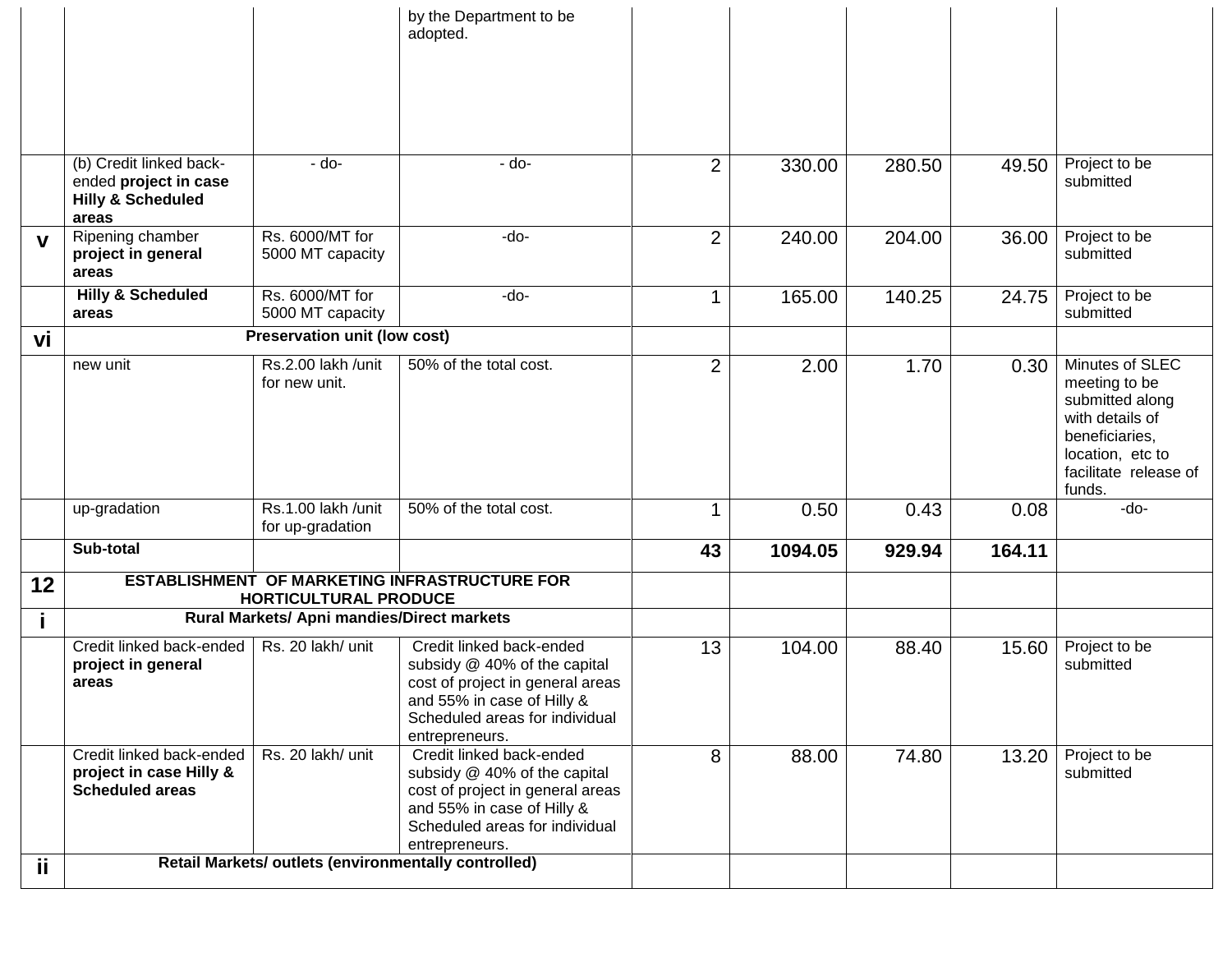|            | Credit linked back-ended<br>project in general<br>areas                                                                                                                          | Rs. 10.00 lakh<br>/unit                                                                                                                         | Credit linked back-ended<br>subsidy @ 40% of the capital<br>cost of project in general areas<br>and 55% in case of Hilly &<br>Scheduled areas for individual<br>entrepreneurs.  | 12 | 48.00   | 40.80  | 7.20   | Project to be<br>submitted                                                      |
|------------|----------------------------------------------------------------------------------------------------------------------------------------------------------------------------------|-------------------------------------------------------------------------------------------------------------------------------------------------|---------------------------------------------------------------------------------------------------------------------------------------------------------------------------------|----|---------|--------|--------|---------------------------------------------------------------------------------|
|            | Credit linked back-ended<br>project in case Hilly &<br><b>Scheduled areas</b>                                                                                                    | Rs. 10.00 lakh<br>/unit                                                                                                                         | Credit linked back-ended<br>subsidy @ 40% of the capital<br>cost of project in general areas<br>and 55% in case of Hilly &<br>Scheduled areas for individual<br>entrepreneurs.  | 5  | 27.50   | 23.38  | 4.13   | Project to be<br>submitted                                                      |
| <b>iii</b> |                                                                                                                                                                                  | etc                                                                                                                                             | Functional Infrastructure: for collection, sorting/ grading, packing units                                                                                                      |    |         |        |        |                                                                                 |
|            | Credit linked back-ended<br>project in general<br>areas                                                                                                                          | Rs.15.00 lakh/unit                                                                                                                              | Credit linked back-ended<br>subsidy @ 40% of the capital<br>cost of project in general areas<br>and 55 % in case of Hilly &<br>Scheduled areas for individual<br>entrepreneurs. | 10 | 60.00   | 51.00  | 9.00   | Project to be<br>submitted                                                      |
|            | Credit linked back-ended<br>project in case Hilly &<br><b>Scheduled areas</b>                                                                                                    | Rs.15.00 lakh/unit                                                                                                                              | Credit linked back-ended<br>subsidy @ 40% of the capital<br>cost of project in general areas<br>and 55 % in case of Hilly &<br>Scheduled areas for individual<br>entrepreneurs. | 5  | 41.25   | 35.06  | 6.19   | Project to be<br>submitted                                                      |
|            | Sub-total                                                                                                                                                                        |                                                                                                                                                 |                                                                                                                                                                                 | 53 | 368.75  | 313.44 | 55.31  |                                                                                 |
| 13         |                                                                                                                                                                                  |                                                                                                                                                 |                                                                                                                                                                                 |    |         |        |        |                                                                                 |
|            | <b>Committed spill over</b><br>during 2012-13<br>regarding hi-tech<br>green house tubular                                                                                        |                                                                                                                                                 |                                                                                                                                                                                 |    | 1100.00 | 935.00 | 165.00 |                                                                                 |
|            | <b>TOTAL</b>                                                                                                                                                                     |                                                                                                                                                 |                                                                                                                                                                                 |    |         |        |        |                                                                                 |
|            |                                                                                                                                                                                  |                                                                                                                                                 |                                                                                                                                                                                 |    | 1100.00 | 935.00 | 165.00 |                                                                                 |
| 15         |                                                                                                                                                                                  | <b>Mission Management</b>                                                                                                                       |                                                                                                                                                                                 |    |         |        |        |                                                                                 |
|            | <b>State &amp; Districts Mission</b><br>Offices and<br>implementing agencies<br>for administrative<br>expenses, project,<br>preparation,<br>computerization,<br>contingency etc. | 5% of total annual<br>expenditure on the<br>basis of appraised<br>needs to State<br>Horticulture<br>Mission (SHM) /<br>implementing<br>Agencies | 100%assistance.<br>3. Seminars, conferences, workshops, exhibitions, Kisan Mela, horticulture                                                                                   |    | 312.14  | 265.32 | 46.82  | Fund to be utilized<br>@ 5% of actual<br>Expenditure<br>incurred by the<br>SHM. |
|            |                                                                                                                                                                                  | shows, honey festivals etc.                                                                                                                     |                                                                                                                                                                                 |    |         |        |        |                                                                                 |